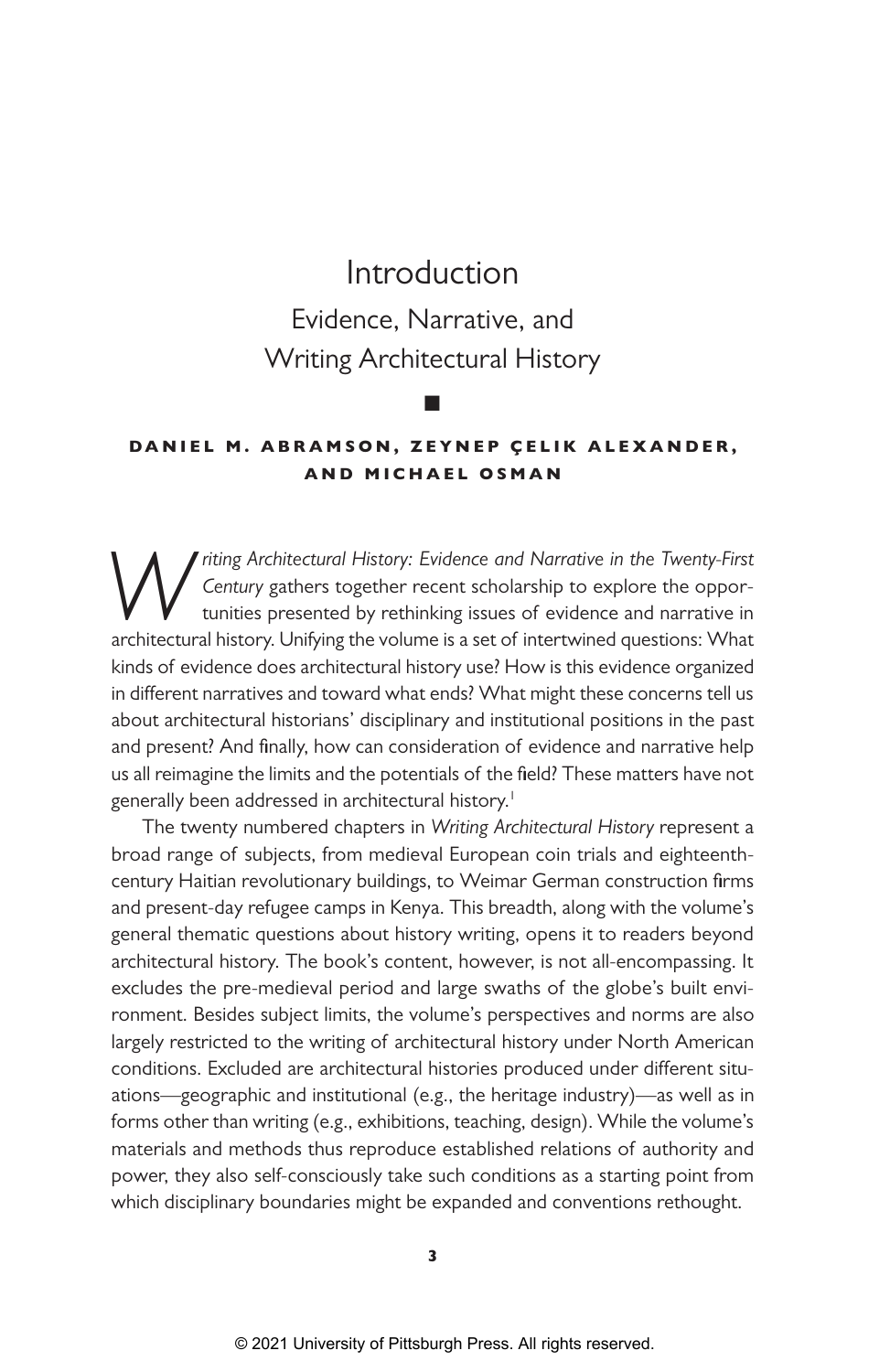This volume examines some of architectural history writing's foundational practices, myths, struggles, and contradictions and, specifically, how historical evidence and narrative can or cannot represent a more liberated field of study for the future. This has particular resonance today. The book's formation took place during the presidency of Donald J. Trump, a period that surely registered in each contributor's life and work and in their thinking about evidence and narrative. Then, intensely, a global pandemic coincided with the resurgence of the Black Lives Matter movement, with these upheavals set against the background of climate catastrophe and migrant dislocations, thus laying bare and intensifying persistent, systematic inequalities and injustices. Overlapping crises and immediate emergencies often prompt practitioners in various disciplines to rethink entrenched concepts and practices, to seek analysis and restructuring. As is the case in most collaborations—and Aggregate is no exception—differences abound in how to respond. Some chapters in this book explicitly engage political goals. Others do so more indirectly. Some authors hold on to the "semistillness" of history's infrastructure, in the words of Fernand Braudel, identifying change in deep bedrock. Other authors might have reflected on the present in what Braudel called a "breathless rush of narrative," urgently applying historiography to the here and now.<sup>2</sup> These differences of approach—all critical in the end—vivify the volume's content and ambitions. The work as a whole is intended as a guide not only for students specializing in architectural history today but also for any scholar engaged in questions of history writing under the specificities of their time.

Given the exigencies of the moment, one might ask, Why rethink the field through themes of evidence and narrative? Wouldn't "climate" or "decolonization" be more productive categories with which to reexamine architectural history writing today? Our interest in evidence and narrative is informed by "historical epistemology," an approach that insists on asking questions about the historical conditions that make knowledge possible in the first place.<sup>3</sup> We adopt this approach strategically. We asked the contributors to detach themselves temporarily from the thick, focused descriptions in which they are so heavily invested as historians and to ask broad questions about their modus operandi—the kinds of evidence they rely on and the tactics that they use for weaving that evidence into narratives. For some authors, this approach has pushed them away from their explicit political priorities. However, we did so with the expectation that examining the implicit structural forces at work in history writing will allow us to return to those thematics with renewed vigor and focus. Historical epistemology in architectural history is offered here not to oppose contemporary relevance but rather as the necessary mooring both for the historical specificity of our descriptions of the past and for the criticality of our engagement in the present.<sup>4</sup>

Interdisciplinarity and reflexivity make this book an Aggregate project, along with sustained collective workshopping among the contributors.<sup>5</sup> Cooperative workshopping and open peer review are of course not unique to the Aggregate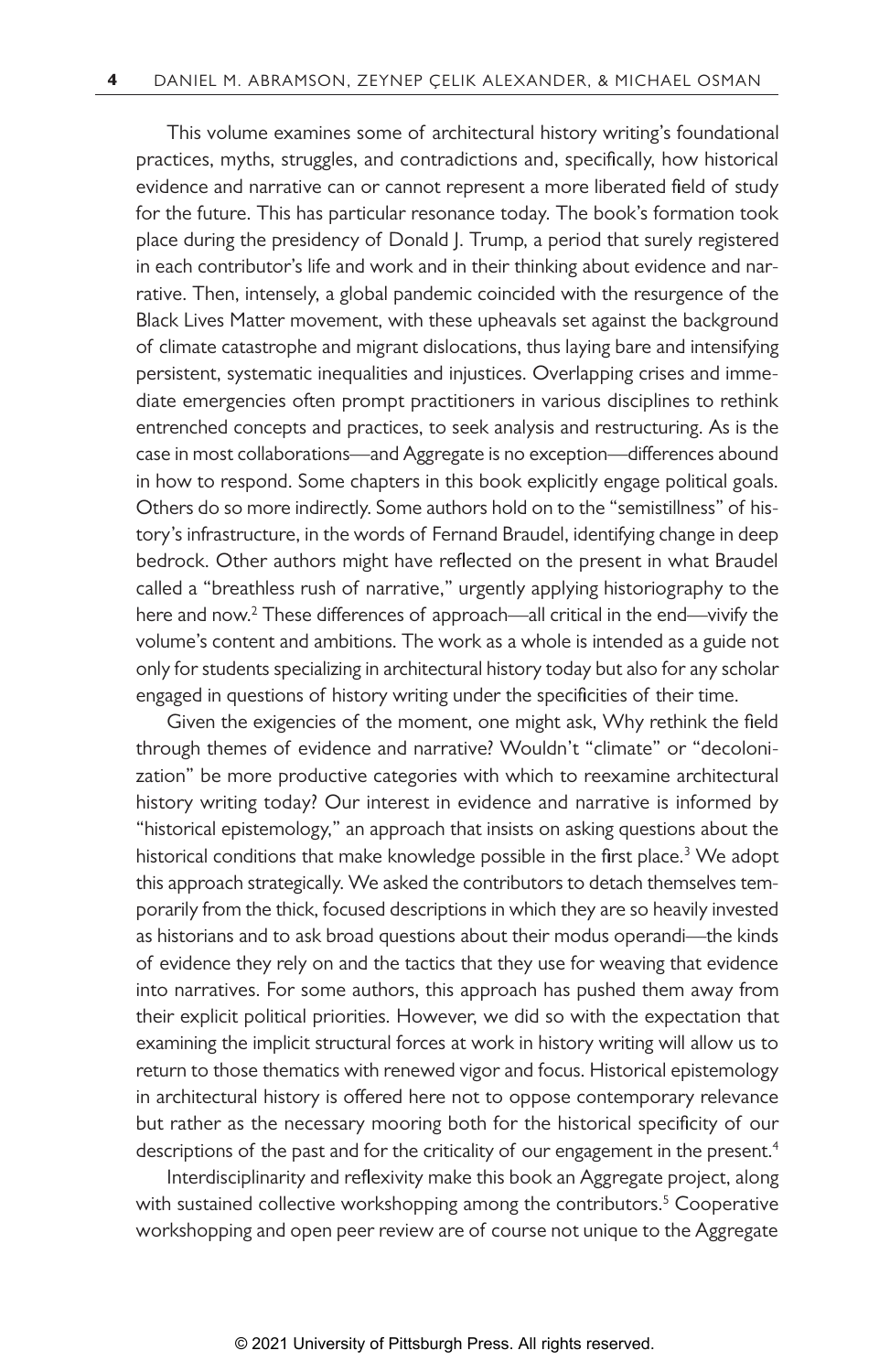Architectural History Collaborative, but commitment to these activities defines Aggregate as a practice rather than an attachment to any specific theoretical approach. Accordingly, this volume is not a demand for methodological discipline but rather an open-ended exploration of various practicalities of writing histories. This introduction thus offers a working philosophy, not a hard method, formulated here as a soft set of questions, which are posed in the present tense because they are questions that the architectural historian may ask now. But the responses will mainly be historiographic, in the past tense, drawing from particular histories of architecture and other historical disciplines in the humanities.

### **1. How do uses of evidence and narrative in architectural history relate to the field's history and institutional settings?**

In North America, architectural history traced a move from art history departments, where PhD candidates were once predominantly trained, to architecture schools, which have increasingly assumed that role since the 1960s. This shift altered how architectural history handled its evidence and narratives, as well as its relationships to other disciplines within the academy. From the primarily visual and sociopolitical evidence of art history, aligned with humanities subjects such as literature and its critical reception, evidence for architectural history drew from a wider field, including gender, race, and critical theory, plus philosophy, psychology, and economic history. More recently, a global turn further connected evidence in North American architectural history to revisionist currents in other fields producing histories of hitherto neglected geographies. Also produced were new narratives that side-stepped the universalizing notions often associated with traditional university disciplines such as art history. This "postmodern intellection," to use the term coined by Mark Jarzombek of MIT's History, Theory, and Criticism program, also sought alternatives to teleological, story-like narratives, which plotted the past in a straight line to the present and a desired future.<sup>6</sup> Querying traditional concepts of evidence and narrative, based in the inadequacies of the archive and the alternatives to narrative closure, is the function of the first section of this volume, the part titled "Legends."

Yet architectural history's disciplinary "dislocation," in Jarzombek's term, was not entirely by choice. The field's late twentieth-century "dissolution" from art history has been traced by Mark Crinson and Robert J. Williams, who cite in part architectural history being "vulnerable to other disciplinary interests."7 At the same time, art history can be said to have pushed away architectural history. Fewer and fewer art historians concerned themselves with architecture, as notables such as Erwin Panofsky once did.

Architectural history's other position in professional schools of architecture gave it new opportunities for interdisciplinary sources of evidence and narrative beyond art history. Linking architectural history to histories of science, technol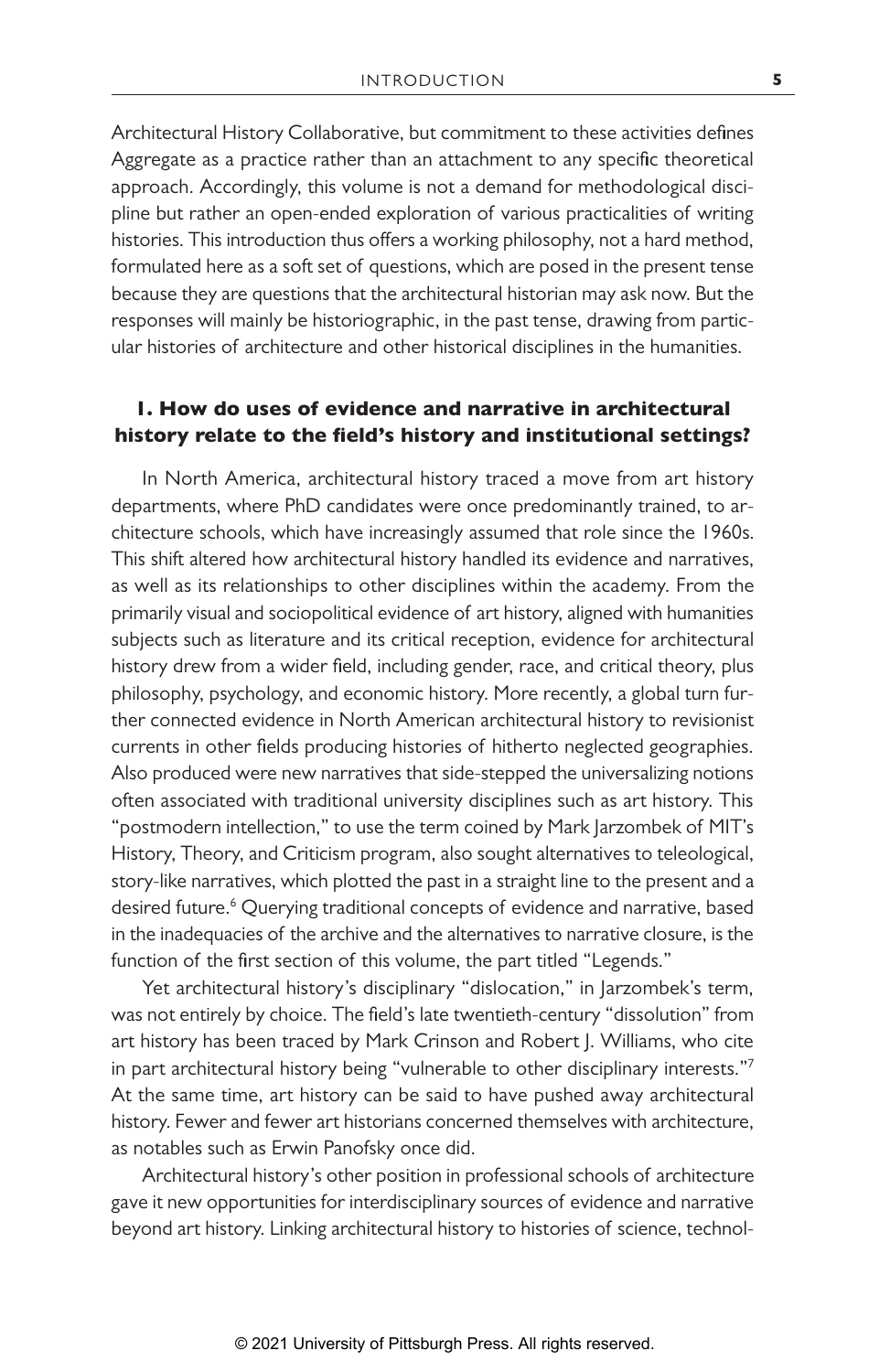ogy, and environment, as well as to business and legal studies, offered relevance to the technical and professional interests of architecture school colleagues and students. For example, numerous chapters in *Writing Architectural History*, especially those gathered in the final section, the part titled "Retrials," deploy legal evidence. Notwithstanding evidentiary and narrative innovations, however, few architectural historians would consider themselves and their work to have migrated from the margins to the center of professional education.

Such institutional arrangements have left North American architectural history unmoored among traditional university disciplines and without a defined methodology. This should be taken not as a negative consequence but as a context for the work of many architectural historians, like those contributing to this volume. They are necessarily left to their own devices to pursue an ad hoc interdisciplinarity, which asks questions, offers answers for the field, and sometimes poses problems to other disciplines and the world more broadly. Bridgeheads thus may be established in hospitable locations for an otherwise homeless field, not least by asking questions relevant across disciplines that require the critical use of both evidence and narrative.

## **2. How do certain kinds of evidence make a history "architectural"? What kinds of expertise and subjectivity are granted to the architectural historian?**

The legitimacy of historical knowledge depends on the historian's claim to expertise over the subject matter. Architectural history has long fixated on evidence with an apparent internal coherence, especially buildings or architects. Both have been mobilized as material for historical narrative and have been the basis for the field's traditional monographic narrative form: the life story of a unified central subject, be it an architect or a building. Individuated "greatness" in subject matter has also been transferred to the subjectivity of architectural historians themselves, whose expertise and knowledge production are individualized because of institutional requirements. The contemporary university prizes first and foremost individual achievement for granting the PhD and for tenuring architectural historians in the humanities and in most architecture schools. But these are mythic, idealized coherences of evidence, narrative, and subjectivity, which may give way under pressure.

Such terms as "space," "form," "function," and "context" reinforce the choice to define an object of architecture primarily as a building. But the grouping of buildings into districts, towns, or cities, as well as acknowledging layers of revision over time, such as reconstructions, renovations, destruction, or technical retrofits, makes any assumption of a building's individuated coherence difficult to accept. Perhaps there is no more conspicuous example of a building's incoherence in the canon of Western architecture than the intermingling of de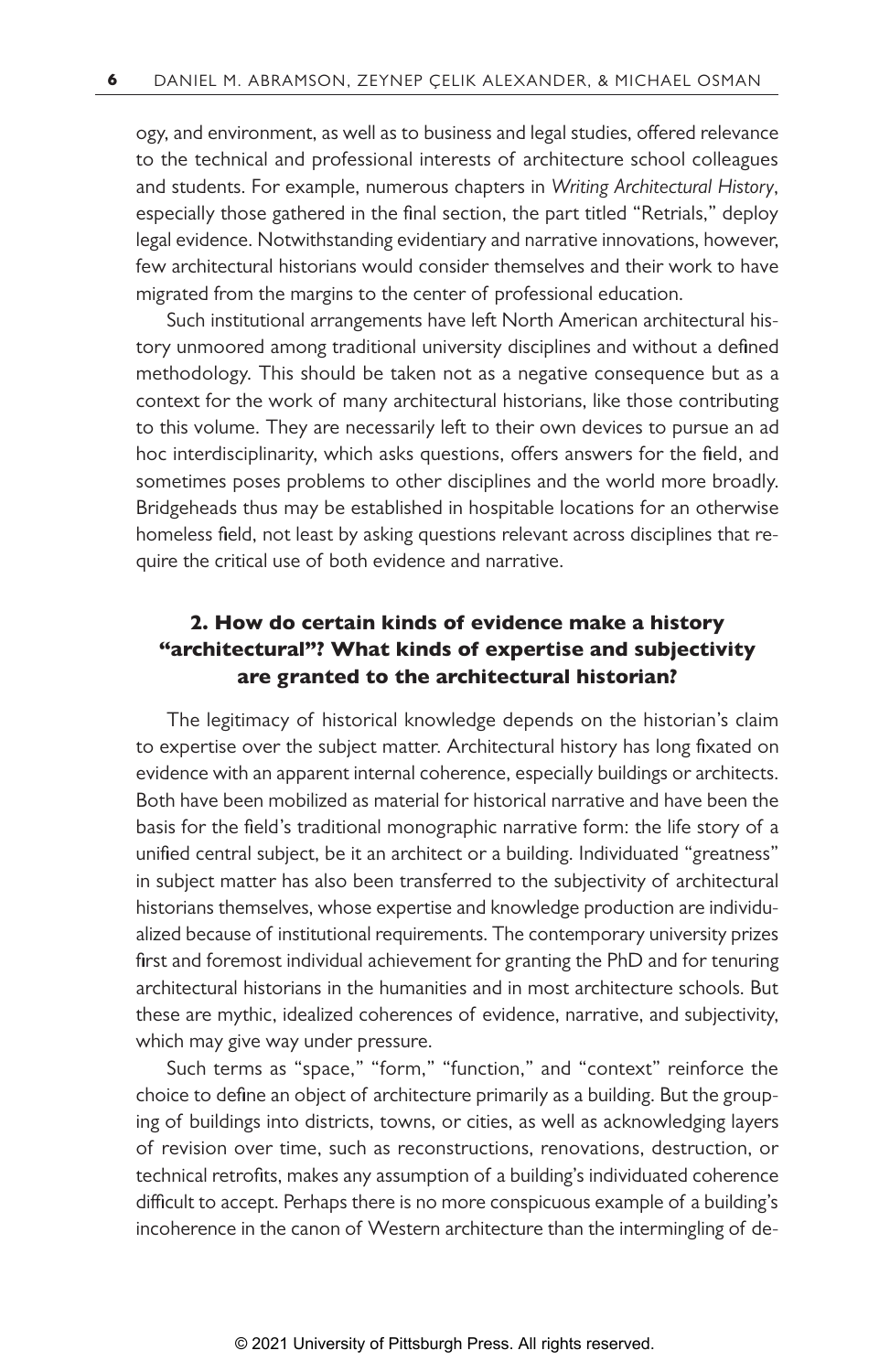signs for St. Peter's Basilica in Vatican City, a structure lavished with attention by generations of European and North American architectural historians.<sup>8</sup> Further troubles in centering the building in a narrative have arisen at the limits of formal analysis. As a tool for understanding the composition of ornament, mass, and figuration, formal analysis delivers clarity, even though it does not apply equally well to other aspects of architecture, such as plumbing, environmental controls, and legal restrictions.

There is also little stability in any definition of "the architect." Selecting an individuated protagonist has served to replace the assumption of a building's visual coherence with a focus on the position of the agent, one who accesses and organizes elements that resist formal interpretation. Understanding the variety of practical and institutional tasks required of an architect to produce buildings, in all their empirical disjunction, emerged more than a half century ago as a tool to define the boundaries of the architect's identity. Spiro Kostof 's social history of the practice positioned historians to address the general "unease about the future of architecture" after challenges had been posed to traditional forms of architectural authority during the 1960s.<sup>9</sup> In the study of both buildings and architects, internal coherence has served as a practical myth for developing a claim to disciplinary expertise and an individuated professional subjectivity for the architectural historian.

It was also possible to take the two foci of building and architect as competing or reinforcing frames of reference. For instance, Stanford Anderson in the 1980s argued that the Viennese art historian Alois Riegl's concept of *Kunstwollen*, which centered on form as the primary source of evidence, was useful in creating a unified narrative for the visual coherence of everything from buckles to buildings. Alternatively, if one used, as Anderson did, the practicing architect Adolf Loos's words as primary evidence, written roughly around that time and in the same city, a more complex historical narrative released buildings designed by him from the overbearing influence of Riegl's conception of stylistic coherence.10 The symmetry that Anderson brought between historical analysis (Riegl) and architectural practice (Loos) positioned architectural history against some of the well-worn methods of art history, toward defining architectural history's own disciplinary territory.

Against Anderson's search for a disciplinary semiautonomy for architectural history, more recent scholarship has revealed techniques for working without assumed disciplinary boundaries, thus diverging from the problematic of autonomy that preoccupied Anderson's generation coming of age in the 1960s. For example, historians who recently focused on infrastructure have expanded their scope from a building to a viaduct, a waste-treatment plant, and a system of standards. Such topics required incorporating expertise into histories of environmental, technical, and urban administration. This expansion offered an opportunity to understand the roles of architects and planners within networks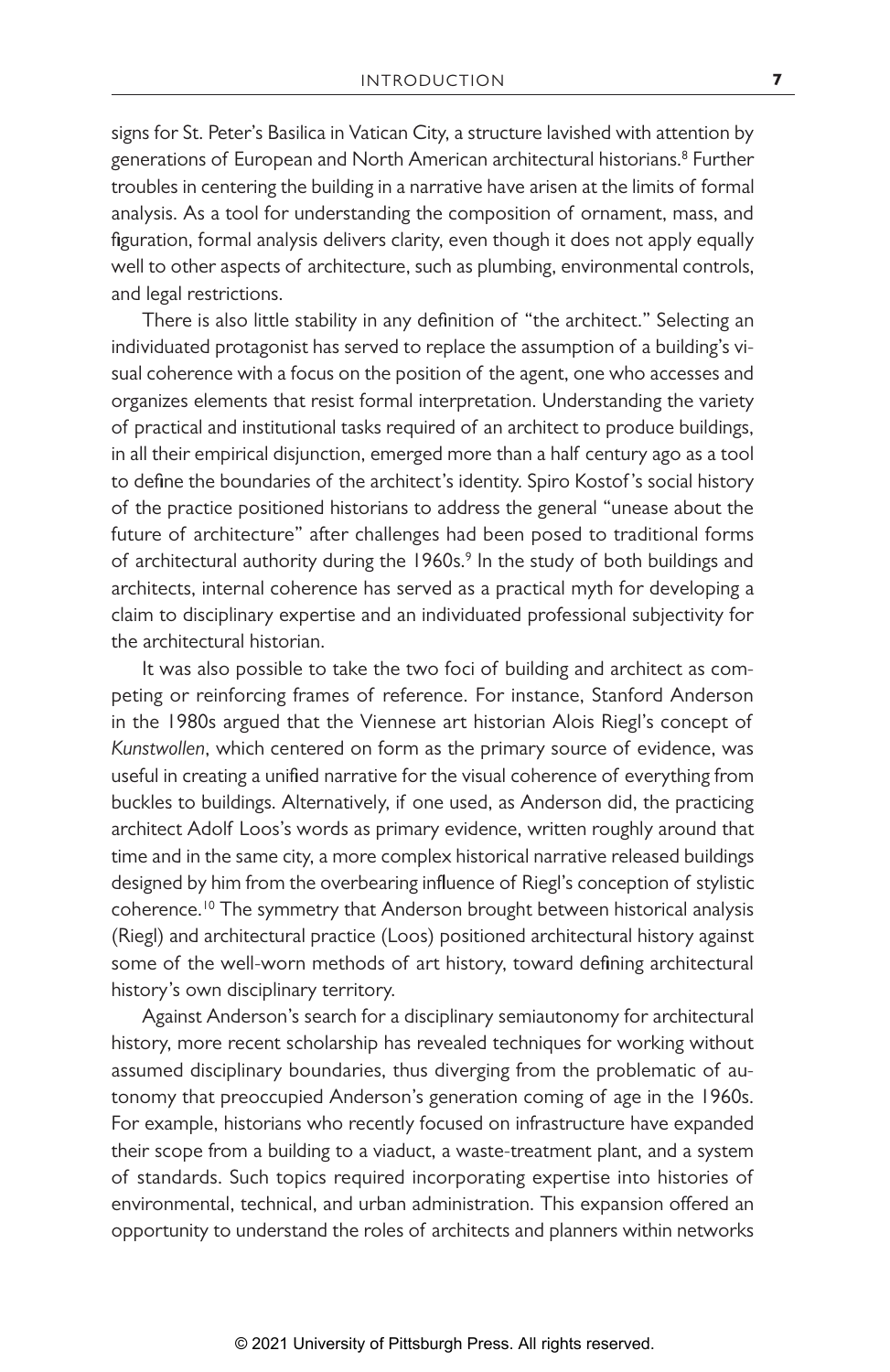of power.<sup>11</sup> Neither buildings nor architects centered these narratives. Instead, the evidence of infrastructure opened a broad scale of analysis and became a pretext for reflecting on a terrain of language that Michel Foucault called "discourse."12 Take, for instance, Daniel Barber's notion of the "planetary interior," defined as "millions of interior spaces, all around the planet, [that] aggregate toward a collective impact on geophysical systems."<sup>13</sup> This vast terrain of discursive evidence is both real and metaphorical, designed by architects but also often merely abiding by a system of standards for environmental control. Set against the coherence of a building or an architect, Barber's proposal indicates an ad hoc attitude toward expertise. There is no preexisting method for representing the imbroglios through which those in power have constructed a "planetary politics." Instead, architectural historians are left to drift and diverge in their approach to "practical matters of induction, hypothesizing, causal theorizing, and the relating of matters of fact to their explanations," much like Steven Shapin and Simon Shaffer's characterization of the scientist Robert Boyle's working philosophy.<sup>14</sup>

A similar nonmethodical working philosophy may well be useful in characterizing the architectural historian's claim to expertise, as it moves away from a focus on individuated buildings and architects. But even as object, agency, and expertise are dispersed among architecture reconceived as discourse, media, and infrastructure, alternative subjectivities for the individuated architectural historian are harder to come by. Recent group work in architectural history such as that of Aggregate, the Feminist Art and Architecture Collaborative, and the coauthored chapters in this collection—offer collaborative practices and subjectivities. But group work still usually redounds to the credit of individuals. The single-authored book remains the sine qua non for academic promotion for architectural historians in the humanities and most architecture schools.

### **3. What constitutes evidence in architectural history? What work does it do to build the historian's epistemological authority?**

Yale University students of the 1970s have recalled scenes of Vincent Scully acting out the "buffalo dance" while lecturing about the architecture of Pueblo Indians (as conquering Spaniards had termed them). Scully's version of a minstrel show enacted a form of cultural colonialism while deploying a kind of evidence that has been ubiquitous in architectural history: the evidence of bodily experience.<sup>15</sup> Scully's performance exploited his audience's ignorance of Native American culture to convince them, in the service of architectural history, that the dancing body of the professor could transmit the elusive experience of Indigenous peoples in the American Southwest to the undergraduates crowded in a lecture hall. Scully's theatricality was also supposed to make buildings speak for themselves as if without any mediation. When Scully "beat his long wooden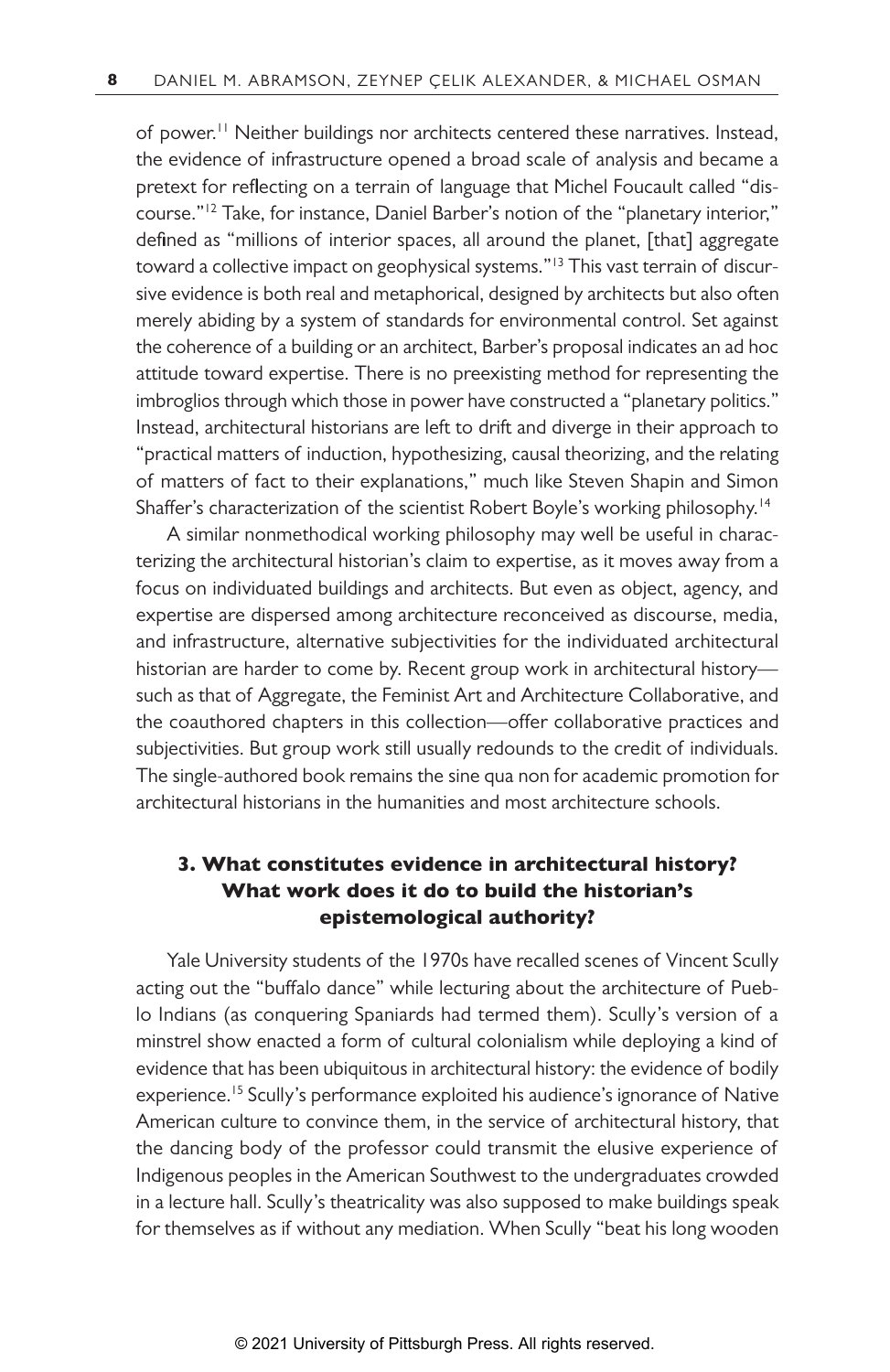pointer at the slides on the screen," according to one student, "the buildings 'gestured,' 'thrust,' and 'thundered.'"<sup>16</sup> Another student recalled that Scully's whole body was "ultimately concentrated into the tip of his long bamboo pointer, a wizard's wand that coaxed, or jolted, the slides into their appointed roles."17

What "'gestured,' 'thrust,' and 'thundered'" under the authoritative wand of the architectural historian of course were not buildings themselves but their photographic reproductions on the screen in a lecture hall. Scully's dramatics, in fact, would have been impossible without the work of previous generations of art historians who had invented a formalism that harnessed technical media to create this peculiar effect of self-evidence. For most late nineteenth-century art historians in the German-speaking lands, the evidence of experience came first and foremost from photography. According to Anton Springer, who taught art history at the University of Leipzig, photographs were to art history what the microscope had been to the natural sciences. Just as the latter had made it possible for natural philosophers to proceed inductively from observed particulars to universal scientific laws, photography would offer art historians precise and concrete evidence that would elevate their analytic practices to those of a rigorous science. Hermann Grimm, who taught at the University of Berlin, explained that, practically speaking, this entailed "spread[ing] photographs out on the same table" so that they could be compared side by side and their formal characteristics observed.<sup>18</sup> Exceptionally, the art historian August Schmarsow was convinced that the essence of all architectural creation—spatial experience—could never be represented in images.<sup>19</sup> This produced the paradox that while photographic mediation was crucial to the rise of formalism in the late nineteenth century, knowledge gained from the evidence of direct experience—as defended by the likes of Schmarsow—persisted in an incipient field of knowledge that was at pains to distinguish itself from others.

Dismissing such "naïve" formalisms as nothing more than "appreciationism," Erwin Panofsky, too, urged a rigorous *Kunstwissenschaft* but suggested that science would now have to "bother about classical languages, boresome historical methods and dusty old documents."<sup>20</sup> In Panofsky's telling, no amount of projecting oneself experientially into and out of a cathedral (or photographs that captured one such instant of experience) could provide the historian with any reliable evidence. But one could understand the "habitus" shared by Gothic architecture and scholasticism by comparing *pilier cantonné* to the textual subdivisions of *Summa Theologiae*. 21 The historian's search for extra-experiential evidence, however, proved to be just as difficult. Such materials as wood and concrete, for example, have presented a seemingly obvious but nevertheless problematic form of evidence for architectural history, as explored in this volume's section titled "Self-Evidence." Moreover, some evidence was nowhere to be found, as explored in the section "Legends." At other times, the scale of evidence proved so overwhelming that historians had to invent new techniques to understand it, as historicized, demonstrated, and theorized in this volume's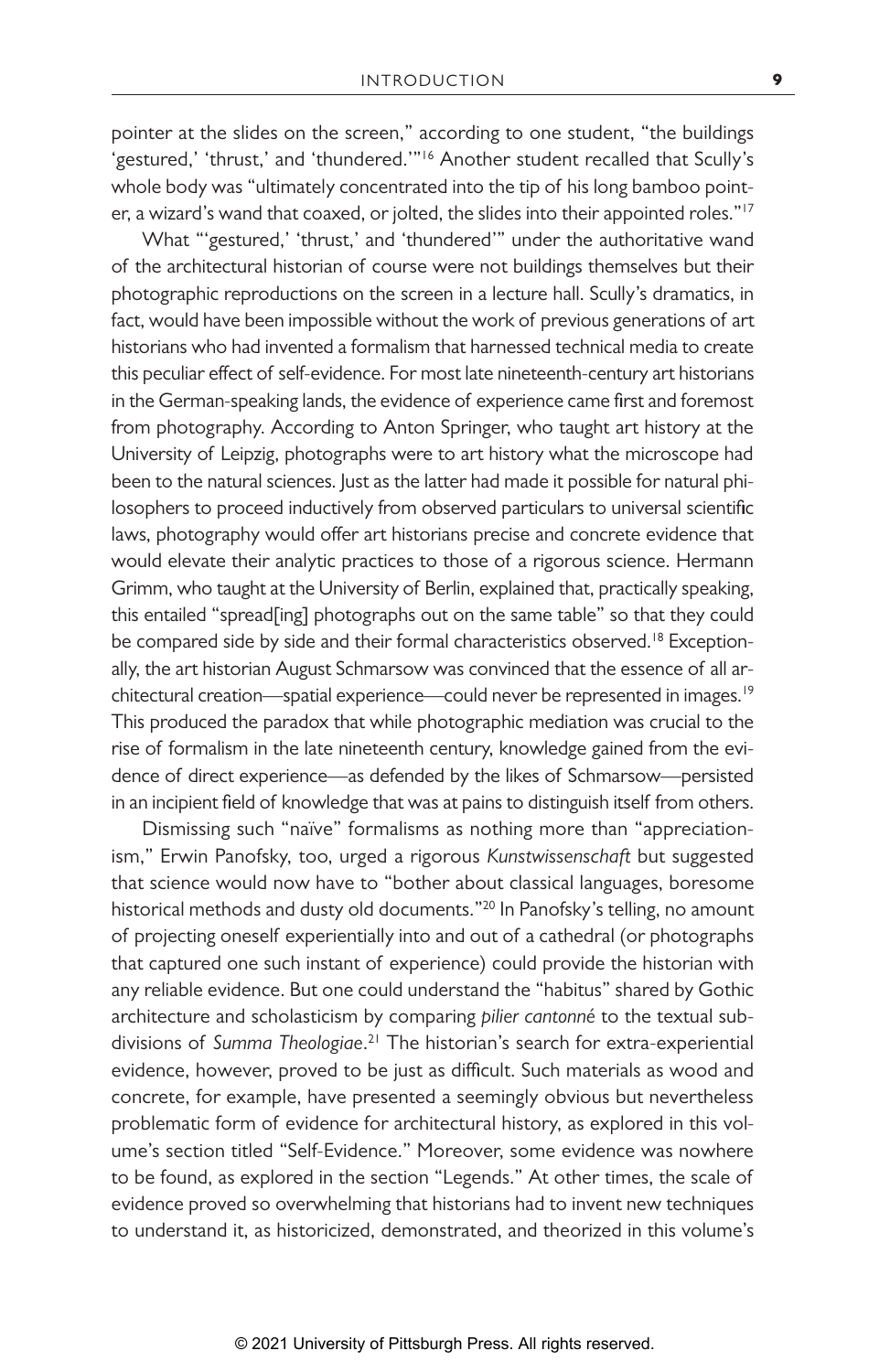section titled "Data." And old formalist habits persisted even in the most document-minded historian. Manfredo Tafuri returned to deep archival research late in his career and ended up describing architecture in formalist terms, whose ideological dangers he had been wary of on other occasions. $^{22}$ 

Postwar formalism in North America, however, was different from its earlier continental cousins. Unlike Scully, for whom form was the currency of emotional experience across incompatible temporalities, geographies, and subjectivities, Colin Rowe considered form a tool of detached, rational analysis.<sup>23</sup> As photography did not capture invisible formal relationships, it did not suffice as evidence. Rowe and his acolyte Peter Eisenman relied instead on analytic drawings that became mainstays of curricula in American architecture schools.<sup>24</sup> Like advocates of New Criticism, Rowe and those who followed in his footsteps insisted on close reading an increasingly narrow repertoire of buildings, an evidentiary technique used by Rowe and his detractors alike.

Against this kind of formal resurgence on North America's East Coast emerged an alternative spearheaded on the West Coast with the addition of "vernacular" and "non-Western" traditions to architectural history curriculum. At the University of California, Berkeley's College of Environmental Design, both faculty and students found new evidence of experience by tracing social bodies in their enactment of various cultural rituals.<sup>25</sup> Trained in that method, Diane Favro analyzed spectacles and festivals in ancient Rome, extending her earlier topographical analyses of Augustinian Rome into interactive and immersive models through computational methods.<sup>26</sup> Whether one favors experience or documents in architectural history depends, in part, on either the authority gained by the historian as a performer or the availability of archives for reanimating the textual past. This dichotomy in evidence may trace the unspoken and bidirectional influence of teaching and research in every scholar's career.

## **4. What counts as an archive, that is, the privileged site where evidence can be found? What kinds of histories result from reading along the grain of the archive versus against it? What are the implications of an archive that is too big or too small, inaccessible, or nonexistent?**

In 1983, Francesco Passanti reviewed the first few books issued as part of the thirty-two-volume series that reproduced thirty-two thousand drawings from the archives of the Fondation Le Corbusier in Paris. He pointedly described the contents of this monumental publication project as "raw."<sup>27</sup> What he meant was that the published documentation followed the archive's order too closely, which made it difficult for the serious student to use the published series to make attributions correctly to Le Corbusier or someone else. Because Passanti assumed architectural history was organized primarily around the figure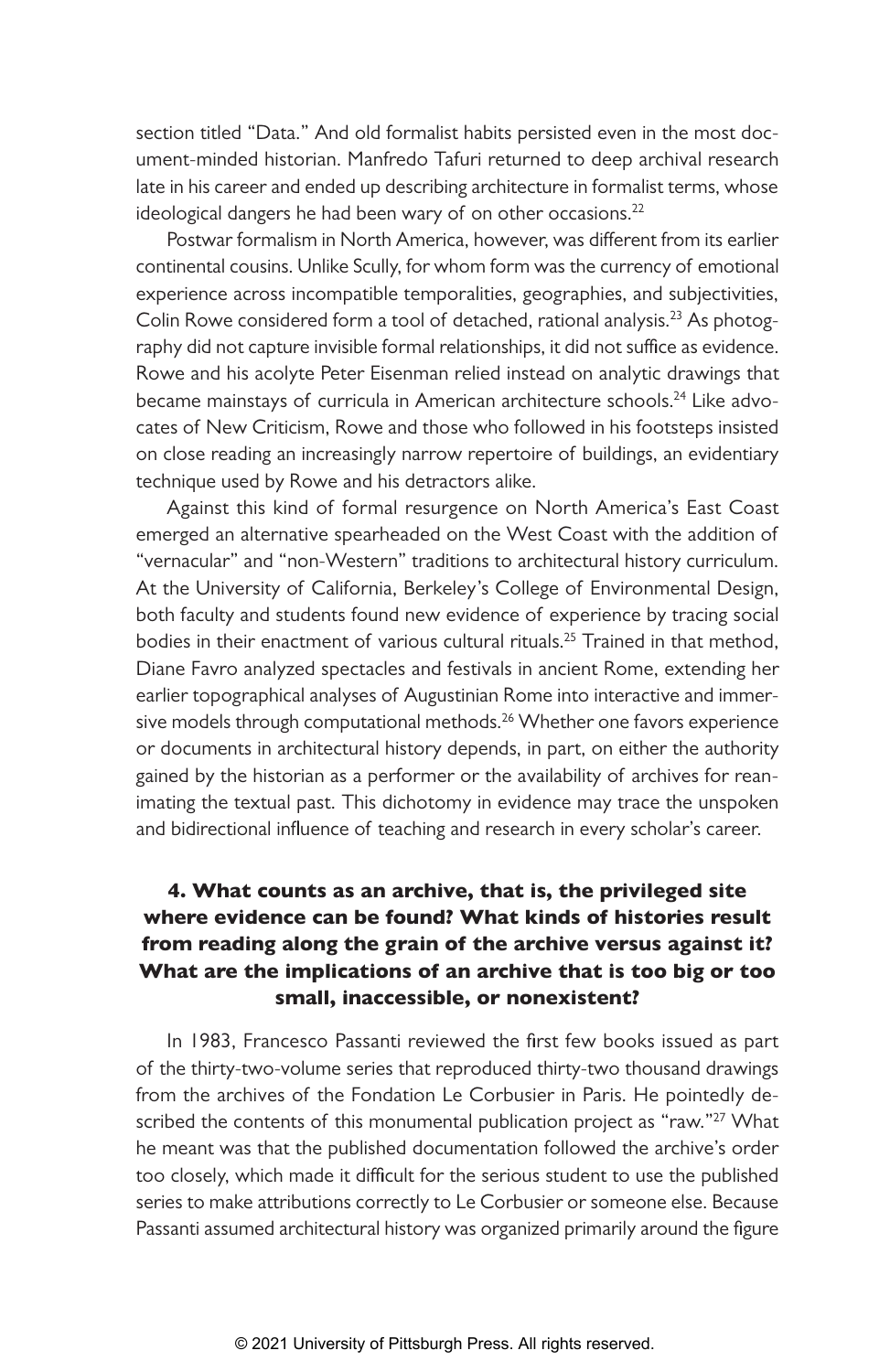of the architect, he worried that the reproduction in print of an imperfectly organized archive would lead historians astray, preventing them from making accurate determinations of authorship.<sup>28</sup> As Passanti acknowledged, however, there was another sense in which the representation of the archive in print was "raw." Drawings constituted only approximately one-tenth of the entire Le Corbusier archive. The rest consisted of correspondence, books, magazines, mail-order catalogs, newspaper clippings, and every other scrap of paper that Le Corbusier had saved in anticipation of this would-be collection. These elements became the focus of Beatriz Colomina's attention a decade later.<sup>29</sup> Taking Le Corbusier's fabrication of his publicity as seriously as the architect himself did, Colomina demonstrated how the historian could shift her gaze from the onetenth to the nine-tenths of the archive to understand the impact of mass media on that architect's polemics.<sup>30</sup>

While Colomina had shifted her historical attention *within* the archive from one small segment to the rest, others remade their own archives by forcing their historical gaze *beyond* the confines of an official archive. Consider Mabel Wilson's contribution to *Frank Lloyd Wright: Unpacking the Archive*, a 2017 publication that accompanied the exhibition organized by the Museum of Modern Art and the Avery Architectural and Fine Arts Library at Columbia University after jointly acquiring Wright's archive. Wilson based her arguments on the few pieces of correspondence and even fewer drawings for the unrealized Rosenwald School project for Black students in the segregated American South.<sup>31</sup> Because the organization of the official Wright archive around the figure of the architect elided the question of race, Wilson had to read the archive *against* the grain, making its absences visible by incorporating material she gathered from other sources. In this instance, remaining within the boundaries of the official archive would have amounted to reproducing the countless hagiographies of Wright and his purportedly reformist democratic agenda.

It takes political urgency, then, as well as historical imagination, to redraw the boundaries of an archive. When, in the 1940s, Sigfried Giedion turned to the US Patent Office as an archive in his newly adopted country, it was not just to produce a new "anonymous history" of modern architecture, akin to his teacher Heinrich Wölfflin's "art history without names."<sup>32</sup> That history by Giedion, *Mechanization Takes Command*, appeared in the wake of World War II. The parallels between anonymized and mechanized murder in the slaughterhouse and in concentration camps must have been all too obvious to a reader in 1948. Extending further the technological substrate of architecture in subsequent decades, Reyner Banham criticized the previous generation's attribution of architecture's modernity to tectonics by analyzing Wright's Larkin Administration Building among the archives of its *mechanical* systems. Banham argued that what made the building genuinely modern was its air-conditioning system, an attempt to reevaluate modern architecture's efficacy to change peo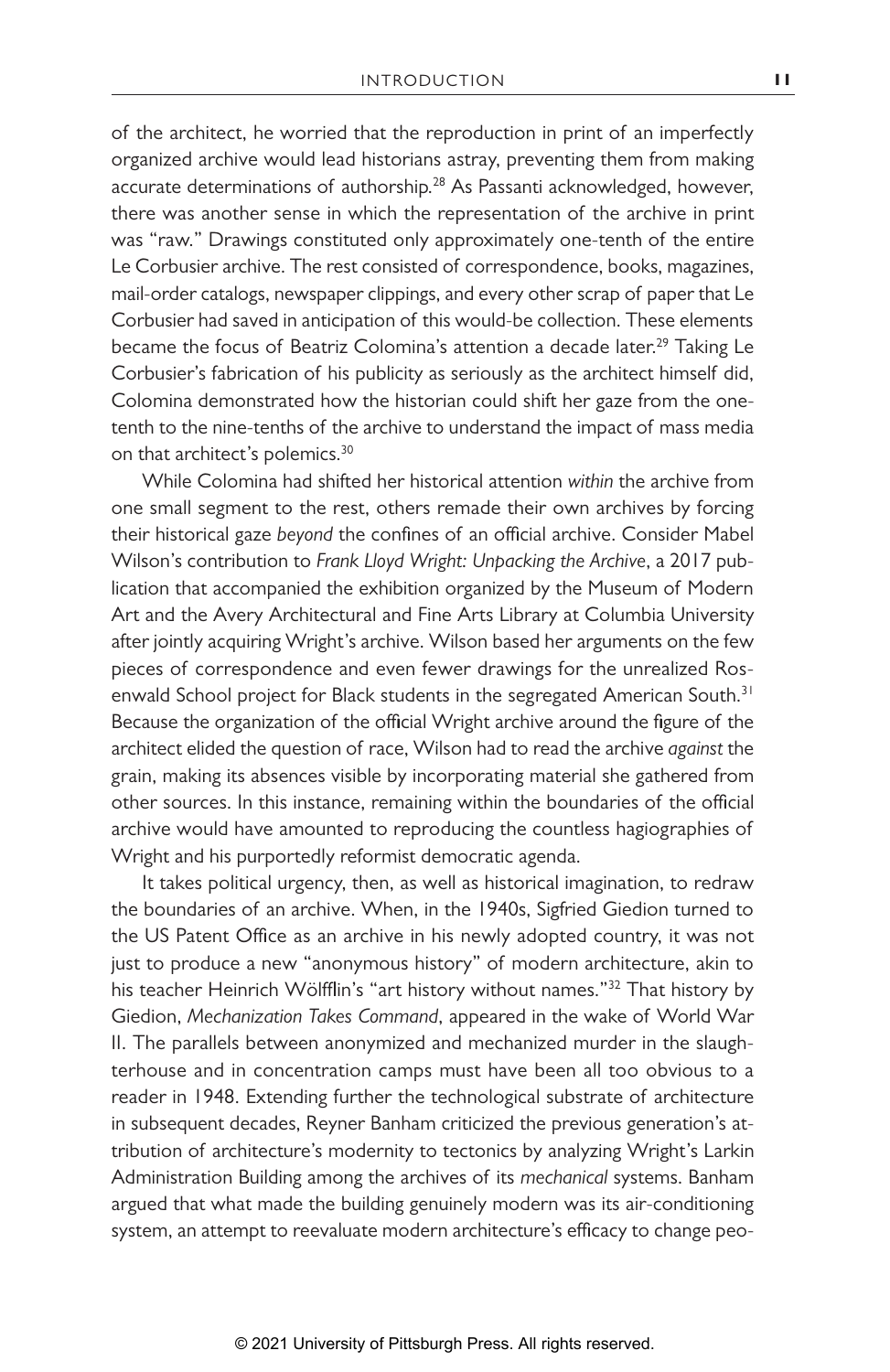ple's surroundings when worldwide change at that scale seemed imminent.<sup>33</sup> Against "space" (more precisely, *Raum*, in German-speaking lands), which had been the central concept of architectural discourses since the late nineteenth century, Banham's *Architecture of the Well-Tempered Environment* now imagined a discipline organized around the concept of "environment."<sup>34</sup>

Such reimaginings of the archive aspire to transformational disciplinary effects. Others move the focus of the field more slowly and cumulatively. Several historiographical interventions of the past few decades can be characterized as having expanded rather than transformed architectural history's jurisdiction by venturing beyond conventional sources—for example, by archaeologically documenting previously undocumented architecture, by using a previously neglected literature as a guide to sources, or by turning to institutional archives of various sorts.<sup>35</sup> Such archival moves have extended the focus of architectural history from individual designers to collectives, as well as to actors hitherto unacknowledged by architectural historians: from single buildings to entire cities, and from processes of design and construction to obsolescence and destruction.<sup>36</sup>

One kind of move to expand the archival imagination of architectural history has stood out among others: the project of readjusting the geographical focus of architectural history. A generation ago, the work of scholars studying what was called the "non-West" might have been presented as an addendum to a field still firmly focused on Europe and North America.<sup>37</sup> More recently, "global" histories building on this first-generation work have appeared, and they have demonstrated that these archives are not merely additions to the European canon but instead transform it completely, making any notion of canon increasingly untenable.<sup>38</sup> Read in conjunction with recent literature in the humanities, for example, the work of Louis P. Nelson on the architecture of plantations in Jamaica suggests that assuming the Industrial Revolution in England was a milestone for architectural modernity is mere provincialism.<sup>39</sup> In this sense, the cumulative expansion of architectural history's archival imagination beyond Europe and North America can be said to have transformed some of the most entrenched assumptions of a field essentially centered in these two continents.

In practical terms, such projects to reorient architectural history's archival imagination have had to tackle countless problems. Many scholars have pointed out the difficulties of writing architectural histories outside of Europe and North America with scant or nonexistent sources or with sources produced and maintained by institutions that are successors to colonial bureaucracies.<sup>40</sup> Others caution against the assumption of dichotomous, hierarchical relationships of influence or center-periphery, inherited from nineteenth-century colonialisms, when considering geographies outside of Europe and North America. In other cases, irrespective of geography, the expansion of archival sources, especially in digitized primary documents and text, has led scholars to suffer from information overload. When the archive is large and unwieldy, corollary digital tech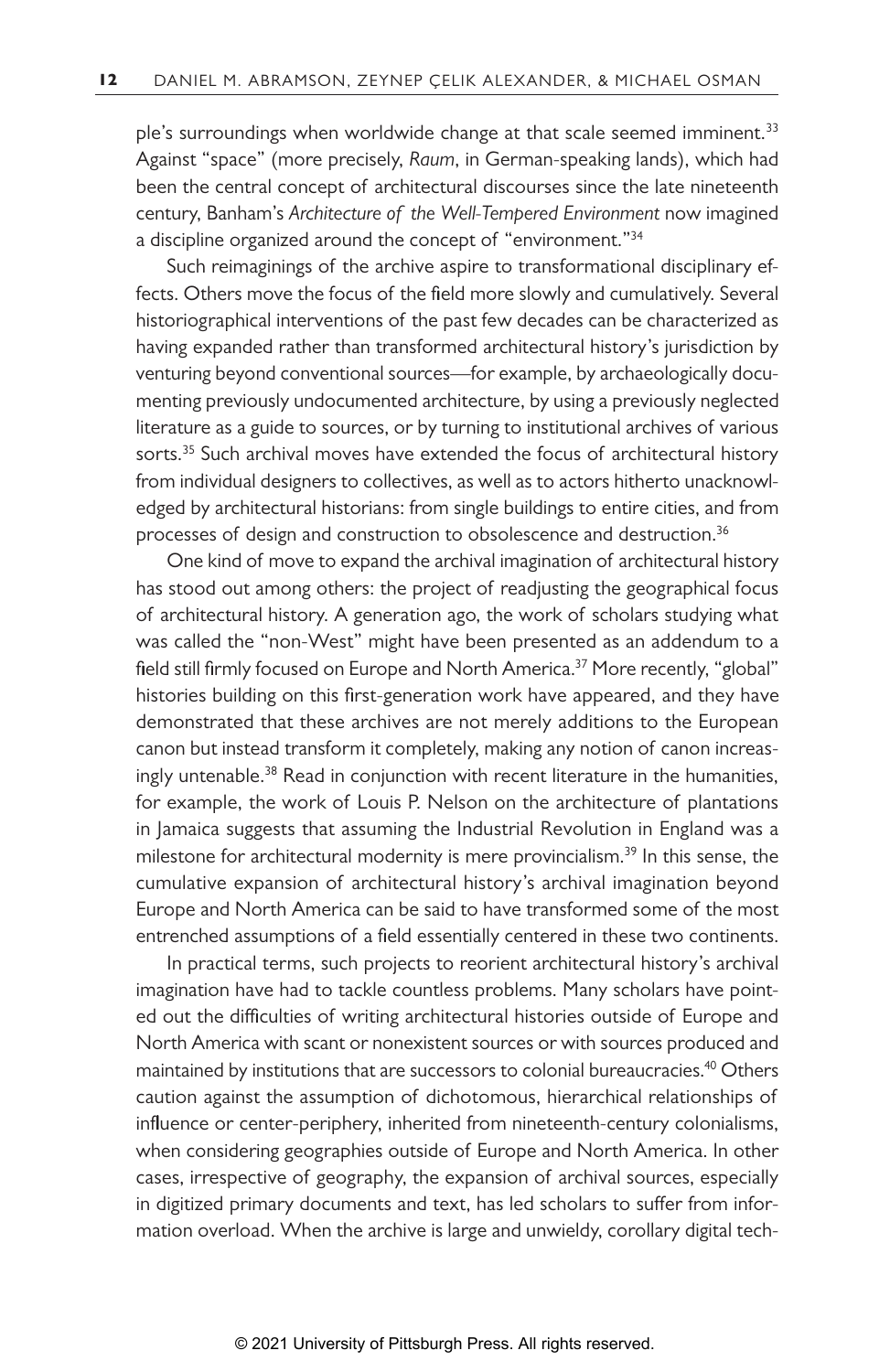niques for "distant reading"—mapping, charting, graphing, quantification—offer potential clarity.<sup>41</sup> Such techniques may call not only for new technologies but, more importantly, for new forms of institutional and labor organization to make scholarship possible. Research visits by a lone scholar give way to multidisciplinary teams of researchers and experts building databases and visualizations. Redrawing the boundaries of an evidentiary archive, in short, requires not only historical imagination from the architectural historian but a fundamental rethinking and renegotiation of institutional, disciplinary, and working arrangements.

## **5. What kinds of narratives and counternarratives are produced in architectural history? What subjectivities and desires, individual and collective, are produced and pursued through narrative?**

Nikolaus Pevsner's *Pioneers of the Modern Movement: From William Morris to Walter Gropius* (1936) features heroic agents of causality (especially the individuals of the book's subtitle) and design work as evidence, from wallpaper to buildings. This material Pevsner ordered into the particular narrative structure of a story. *Pioneers* possesses a strongly defined beginning (Morris) and a moralizing end, which calls upon readers and architects to choose Gropius's path of technology and anonymity over expressive individualism.<sup>42</sup> The decisive middle turn in the *Pioneers* story—when modernism's vanguard relocates from England to Germany—is attributed, however, not to a designer's agency but to a political economy. Pevsner contrasted English "private enterprise" in town planning with German "municipal initiative." "Directly this stage was reached, England dropped out and Germany took the lead," he wrote.<sup>43</sup> Social democracy, in other words, gained Pevsner's native land the architectural laurels over his adopted home. Implicitly, England would retake the lead in modern architecture only if it reformed. Thus, there is a political dynamic at the center of the *Pioneers* narrative.

*Pioneers* neatly illustrates "narrativity," the theory that philosopher of history Hayden White based on story-like historical narratives that satisfy desires both for political and subjective coherence.<sup>44</sup> The *Pioneers* narrative has a moralizing ending, a politico-social center, and, above all, a structuring of its evidence into the form of a story—a unitary version of events, from Morris to Gropius which, White argued, "arises out of a desire to have real events display the coherence, integrity, fullness, and closure of an image of life that is and can only be imaginary."45 A history story like *Pioneers* "displays to us a formal coherency to which we ourselves aspire."<sup>46</sup> The story's narrative wholeness soothes a need in both author and reader for a unified subjective identity.

Yet *Pioneers* in its story form can also be identified as a counternarrative to architectural histories differently organized, for example, by comparison and typology. Comparative narratives have been favored in art and architectural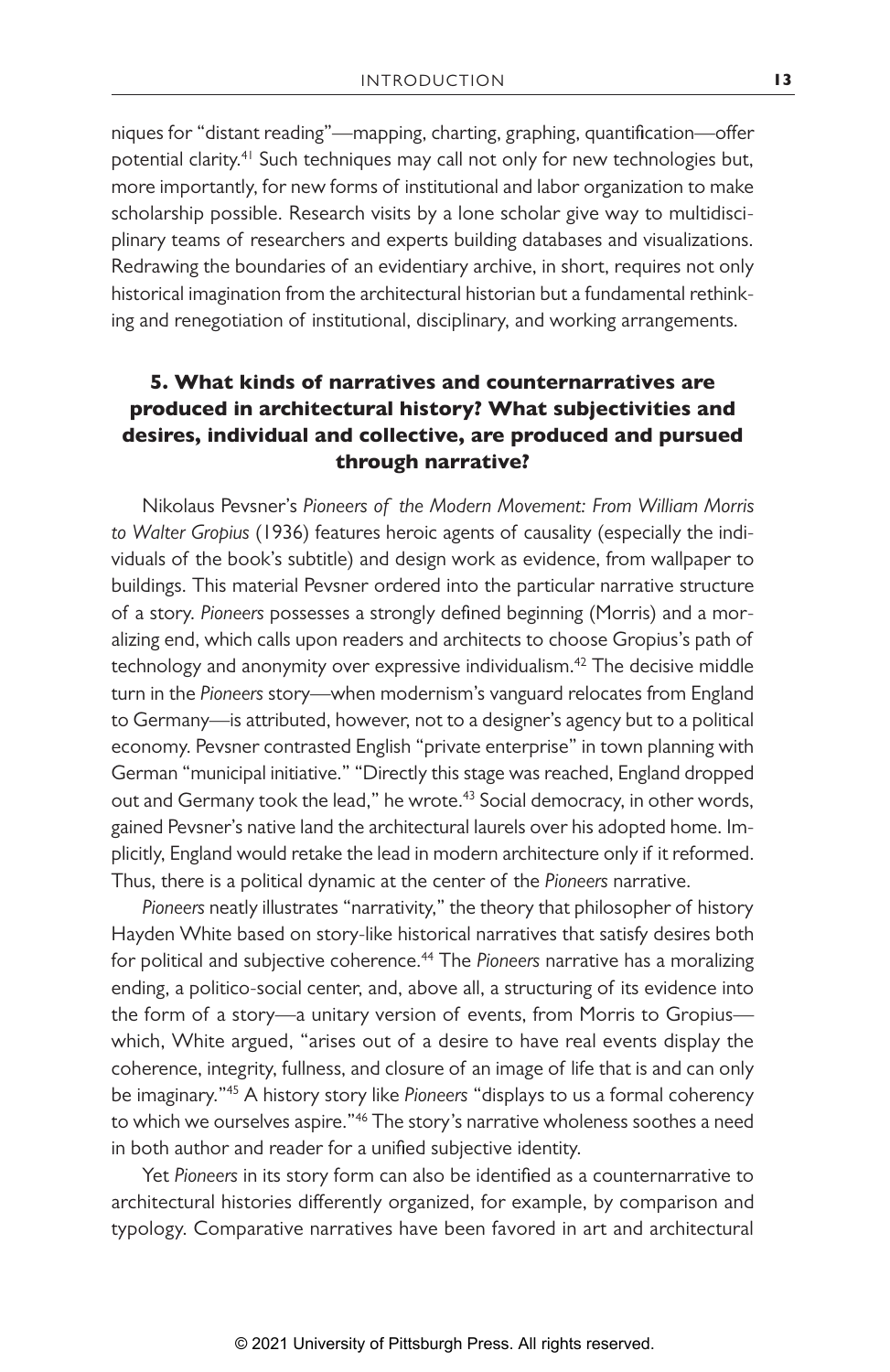history since Heinrich Wölfflin's *Renaissance und Barock* (1888). This foundational technique is the theme of the section in this volume titled "Pairings." As for typology, it has an equally deep, privileged position in the field, exemplified by Pevsner's own monumental *A History of Building Types* (1976). *Pioneers* in its plot form and content was also a latent critique or counternarrative to other histories of modern architecture, for example, the Franco-American architect Paul Cret's long essay "Modern Architecture" (1923). The latter featured as evidence the constructed buildings of professional practitioners (versus Pevsner's more general design) and was organized narratively not as a story but by building type and national school. As such, Cret's essay lacked the *Pioneers* story's turns, termini, struggles, antagonists, morality, and politics.47 *Pioneers* thus became a powerful *ur*-narrative for modern architecture, arguably because Pevsner harnessed storytelling's persuasive powers.

Historians write counternarratives to counternarratives as well. In the past generation, critique of *Pioneers*-style historical stories as elitist, determined, and determinate was encapsulated in a 2017 manifesto by the Feminist Art and Architecture Collaborative, which called for the study of noncanonical "diverse actors"; nonmonumental "vernaculars, interiors and social spaces"; and "narratives of contestation [that] foreground the contingent."<sup>48</sup> Revised theories of narrative since the 1980s have also supplemented White's emplotted-story analysis with concepts of narrative as performance and effect: narrative as intersubjective communication, as immersion in another's experience, however incomplete.<sup>49</sup> Digitalism, too, has potentially eroded the conventional historical narrative form.50 The determinate, single-authored, and expensive physical book may be obsolesced by online publications, which can be produced more cheaply and disseminated more widely. Digital narratives lend themselves more easily to multiple collaborators, revision, and supplementation. Authorship may be dispersed among other voices more or less equalized. Sources, evidence, perspectives, and meanings multiply seemingly without end. Moreover, narratives based on digitized evidence, often in the form of data, lend themselves to discussions of the tools used to collect and analyze that data, a form of writing developed by authors of scientific papers. We may ask then, How might the linearity of historical narrative be affected or displaced when such an essay, following its scientific model, is divided into sections of "Methods," "Results," and "Discussion"?

As a manifestation of some of these recent developments, Esra Akcan's *Open Architecture: Migration, Citizenship, and the Urban Renewal of Berlin-Kreuzberg by IBA-1984/87* (2018) is billed by its author as an "alternative" to "established architectural history."<sup>51</sup> For its counternarrative structure—indeterminate, nonhierarchical, and collaborative—Akcan characterized *Open Architecture*'s "open architectural history" as a loose "interlacing" of "overlapped" and "intertwined" stories, which ends elliptically: "Other forms of open architecture might be . . ."<sup>52</sup> Its favored form of counternarrative evidence reflects, too, a recent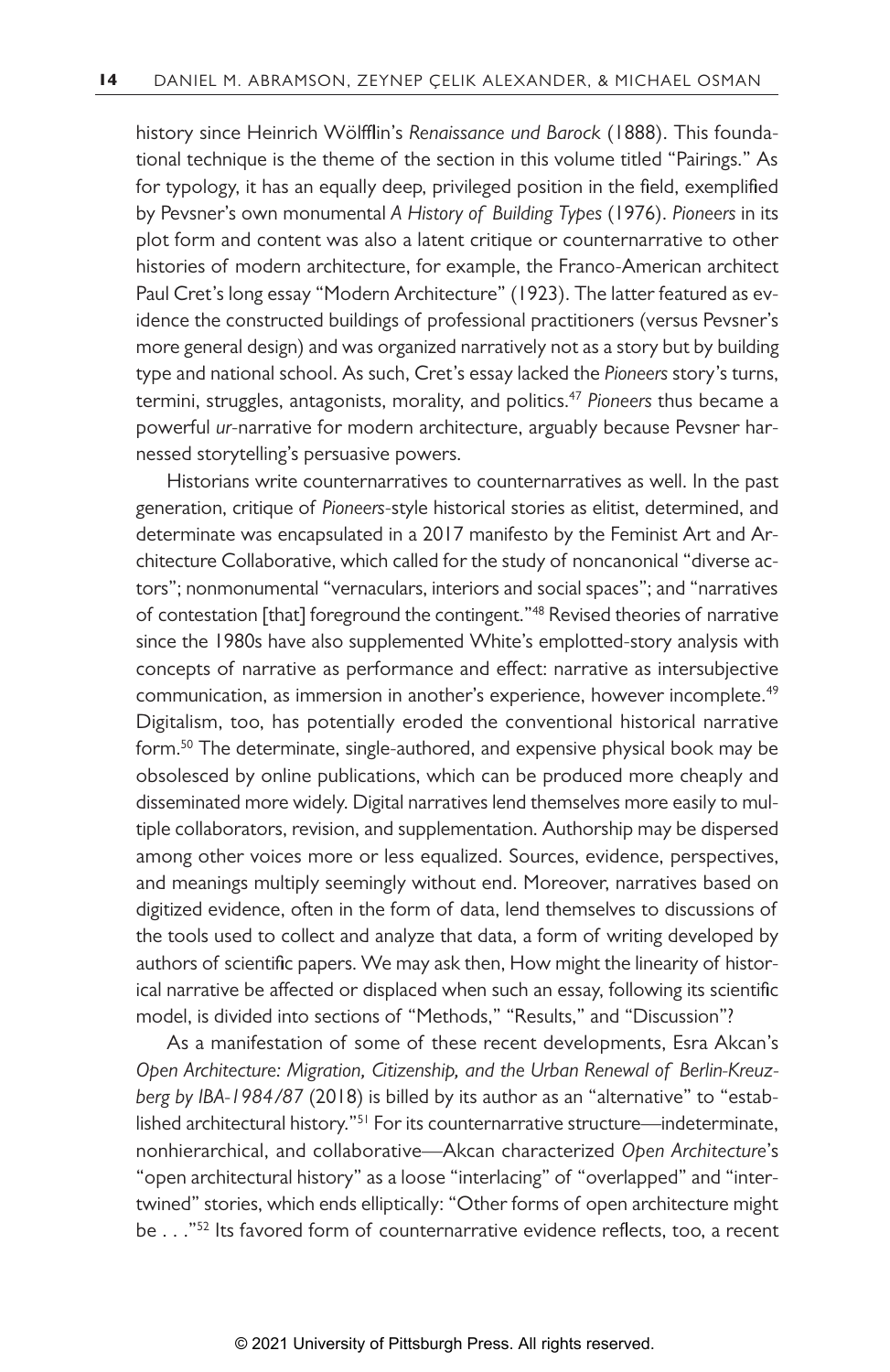turn in architectural history toward the oral histories of everyday inhabitants and coproducers of the built environment.<sup>53</sup> As one of the first book-length manifestations of this mode, *Open Architecture* attends to such stories as those told by the Turkish, noncitizen residents of Berlin social housing. "I entertain the idea of storytelling as a format for participatory architectural history," writes Akcan, who "acknowledges that the fabric of everyday life unfolding in an individual's experience of a space is also a part of the history of that space."54 The highlighting of everyday voices, stories, and autobiography also undergirds the chapters in the present volume's fifth section, titled "Testimony."

*Open Architecture*, as a counternarrative, rejected turning evidence into a story, as *Pioneers* did. Instead, this mode of architectural history turns stories into evidence, to distribute agency from designers to inhabitants. In privileging stories, however, the oral history turn scratches the same itch as *Pioneers* for ideal coherency and meaning in events and subjectivity that the story form satisfies. What remains to be questioned, however, is oral history's category of experience as seemingly authoritative, direct, unambiguous evidence. Experience and subjectivity, as historian Joan Scott has written, should be considered not as foundational evidence but historically and "in terms of discursive or ideological fields, which are inherently contradictory and whose contradictions provide space for dissent and opposing points of view."<sup>55</sup> In other words, Scott argues, categories of identity and experience, such as citizen/noncitizen, man/woman, and black/ white, are politically constructed, contingent binaries of power, which ought to be historicized, revisited, and resisted, not essentialized. Such critical analyses of experience and subjectivity would be applicable to the persons who people architectural history, as well as to the figures of architectural historians themselves. Thus are raised self-conscious questions about our subjectivities' ideological field and its contradictions. How, we might ask, do historically constructed power relations manifest themselves in architectural historians' professional, expert privilege of critical distance, gathering evidence and constructing narratives?

The account of architectural history writing in this introduction is particular and incomplete. The field's practices have always been shifting, not least in terms of evidence and narrative. And much has been excluded here, including a sense of finality to the analysis. Likewise, the collection of chapters that follows is disparate, contingent, and intersectional. They are neither unifiable, orderable, nor compartmentable by chronology, place, or subject matter. Instead, *Writing Architectural History* is organized into parts related by issues of evidence and narrative.

It starts with "Legends," in order to interrogate conventions of evidentiary and narrative certainty, not least the blurred boundaries between myth and history, presence and absence, fact and fiction. The next two parts revisit some familiar practices of architectural history, starting with types of material evidence—wood, concrete, and metal—traditionally accepted as unambiguous in